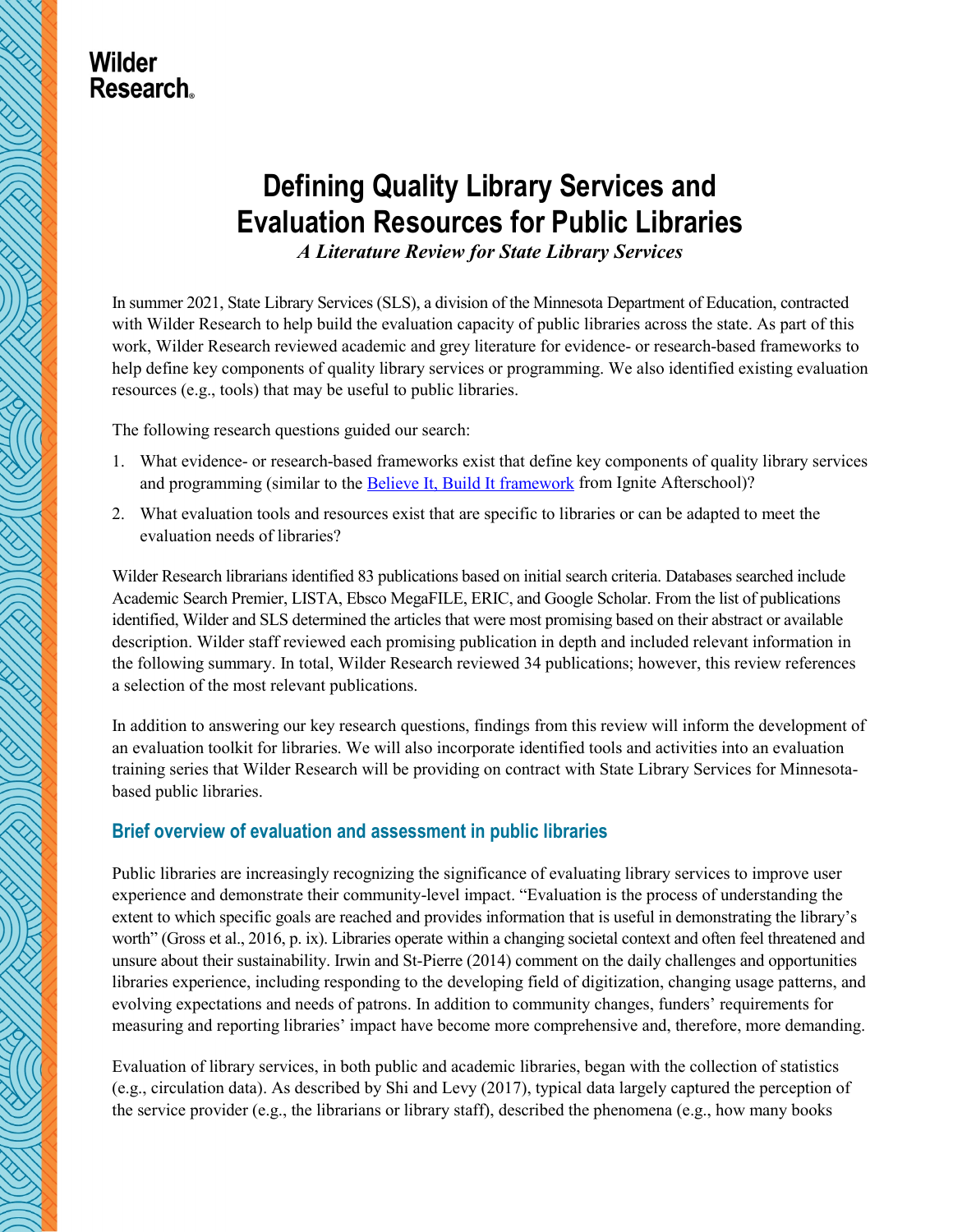were checked out), and took the form of a one-way application that ended in statistics collection. As library services have evolved, it is now widely recognized that user perceptions of service quality, user expectations, and user satisfaction are essential elements of any assessment activity. To this end, libraries have more recently started creating surveys or questionnaires, conducting focus groups, and analyzing complaints more frequently to incorporate user voice in evaluation activities (Shi & Levy, 2017).

In addition to an emphasis on the user perspective, libraries are slowly transitioning from simple output measures to examining outcomes as well. Libraries are looking to understand and describe if and how their programs and services are having an impact on people's lives. For example, it may be good to know that 1,000 people across Minnesota participated in a virtual book club event, but how did participating in the book club affect them? Do they feel more connected to other readers? Did they learn something new? Library funders are increasingly looking for libraries to demonstrate their social value (Hallam, 2018). Several important studies have begun to look at qualitative data that investigates notions of benefit, impact, community enrichment, and societal gain, therefore moving away from using quantitative tools alone (Reid, 2020).

Furthermore, community members and partners see libraries operating as community hubs that, as "third place" institutions, play a key role in building healthy communities. "Third places" is a term coined by sociologist Ray Oldenburg that refers to places where people spend time between home (first place) and work (second place). Many describe these locations as community builders (Butler & Diaz, 2016; Klinenberg, 2018a). Oftentimes, public libraries play the role of ad hoc social service resource hub and navigator, which requires that they have strong community partnerships. This evolution has influenced the types of programs and services offered by libraries (Cabello & Butler, 2017). American Sociologist Erik Klinenberg (2018a) describes libraries as a vital part of our social infrastructure in his book, Palaces for the People. In an opinion piece, he notes that "libraries stand for and exemplify something that needs defending: the public institutions that – even in an age of atomization and inequality – serve as bedrocks of civil society" (Klinenberg, 2018b, para. 16). In order to tell the story of the library's impact from this perspective, a broader set of data than what has been traditionally collected is required. Recent trends in library evaluation (often referred to as assessment) include: 1) greater reliance on external measures and user impacts, and greater alignment with strategic planning; 2) an outcomes-based approach involving multiple methods; 3) collaboration with partners; and 4) demonstrating impact and value (Guildford College, n.d.).

Unfortunately, it is common for library staff to lack the evaluation skills, capacity, and experience necessary to assess library services. Moreover, outcomes-based planning models and other evaluation frameworks that are often used by academic libraries have been deemed too complicated to use or a poor fit for public library services (Gross et al., 2016). The following two sections of this literature review summarize several frameworks that libraries can use to help define quality library services and for evaluation planning and implementation.

## **Relevant frameworks for defining quality library services**

Defining what makes a library service "high quality" is challenging. However, having evidence-based standards for quality library programming would provide libraries with guidance for program development and increase confidence in their ability to achieve desired impacts. A set of standards would allow libraries to identify clear measures to assess their impact and readily benchmark their service quality and impact against other libraries. Additionally, it would relieve public libraries from a trial and error approach to program development and the daunting task of looking at standards specific to the wide variety of programs provided (e.g., workforce development, early childhood education, afterschool programs, civic engagement).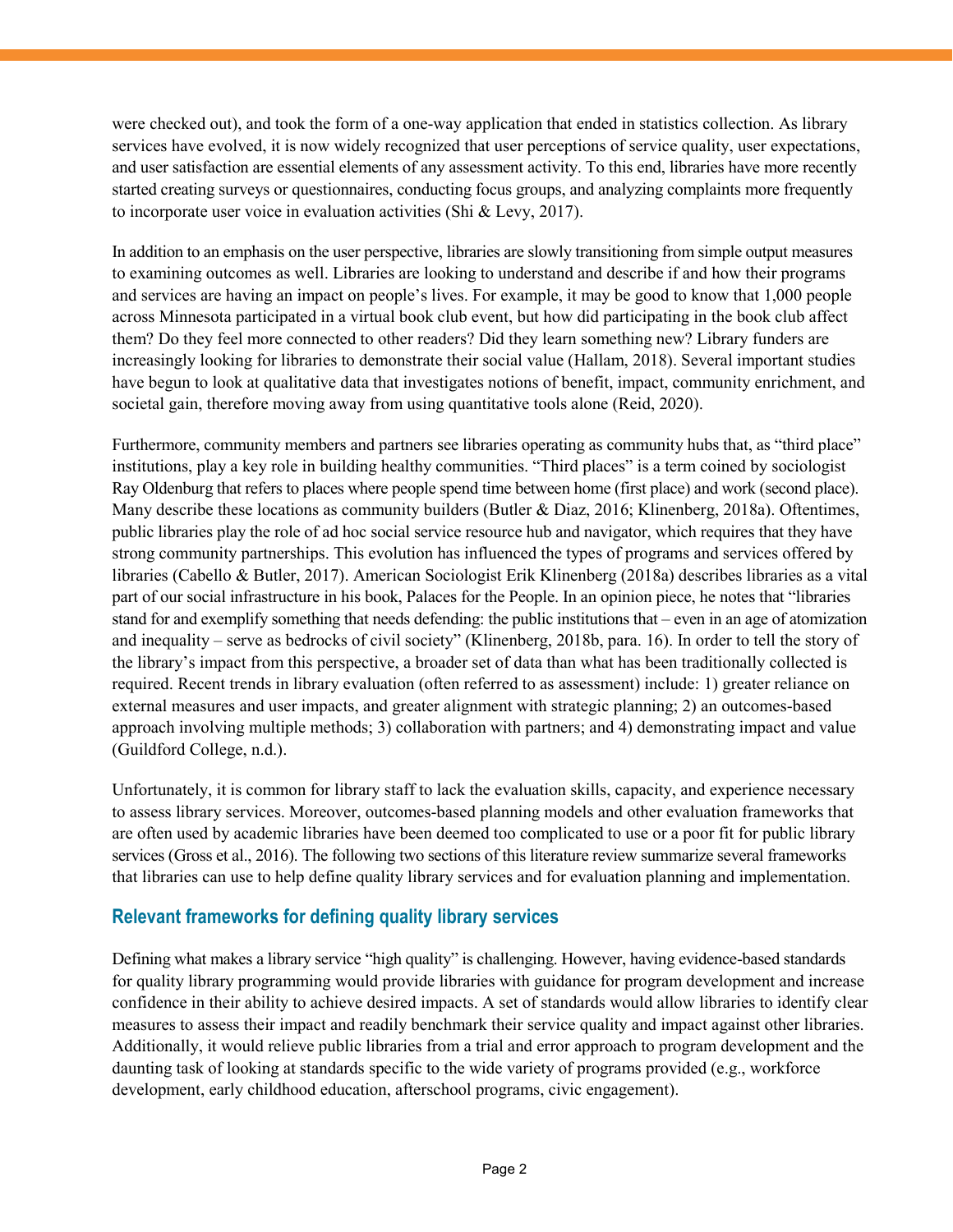Research addressing the question of library service quality is abundant for academic libraries, but lacking for public libraries (Hallam, 2018; Reid, 2020). Additionally, little comprehensive analysis or validation of current library assessment tools has been performed (Shi & Levy, 2017). Resources that provide guidance for developing quality library programming and services are largely based on experience or anecdotal evidence. This disparity between public and academic libraries may be due to a number of factors, including fewer resources; an absence of connection to a larger institution that actively promotes the use of outcome measures; a perception of evaluation as difficult or requiring scientific and statistical expertise; a lack of requirements to prove their accountability; and the large variation in size, types of programs, and service population among public libraries. Academic libraries have also been encouraged by academic groups, such as the Association of Research Libraries, to pursue assessment and are often allowed the time to do so. Promotion and tenure structures further motivate academic librarians to publish research (Irwin & St-Pierre, 2014). Among academic libraries, a set of Standards for Libraries in Higher Education published by The Association of College and Research Libraries are commonly used. These standards, developed through an examination of research and best practices, guide academic libraries in advancing and sustaining their role as partners in educating students, achieving their institutions' missions, and positioning libraries as leaders in assessment and continuous improvement on their campuses (Association of College and Research Libraries, 2018). Unfortunately, the aims and orientation of academic and public libraries are disparate.

Public library service standards exist in several European countries where the government plays a larger role in library services. For example, the governments of Scotland and Wales developed frameworks that provide a set of standards used for library assessment. Two frameworks, developed by the governments of Scotland and Wales, provide a set of standards used for library assessment. However, it is unclear to what extent these standards are based in research evidence versus a compilation of desires formulated by the governing bodies. Scotland developed a set of quality standards for its public libraries named the Public Library Quality Improvement Matrix (PLQIM). Originally developed in 2004, this tool was implemented in libraries across Scotland for quality improvement audits and was adapted for use by public libraries in the Australian State of Victoria. From 2014- 2017, the Scottish Library and Information Council reviewed and made updates to the matrix based on expert review. An article by Reid (2020) outlines the review process and adjustments made to the framework. The core functions of adequate service as identified in the updated PLQIM include:

- **Providing universal access to hardcopy and electronic resources which are free, consistent, and customer** focused
- Enabling access to resources for reading, information, and learning
- Creating social capital by encouraging community involvement and community-based activity
- $\blacksquare$  Helping to minimize social and digital exclusion
- Supporting learning and information needs in the information society and knowledge economy<sup>[1](#page-2-0)</sup>
- Promoting access to Scotland's cultural heritage and promoting cultural and creative activities
- $\blacksquare$  Encouraging the public to pursue individual interests
- Promoting social justice, civic engagement, and democracy
- Working in partnership with other agencies and organizations to offer value added services
- Strategic network provision

<span id="page-2-0"></span> <sup>1</sup> Information society and knowledge economy describe a social system greatly dependent on information technologies to produce and distribute all manner of goods and services (Encyclopedia.com, 2019).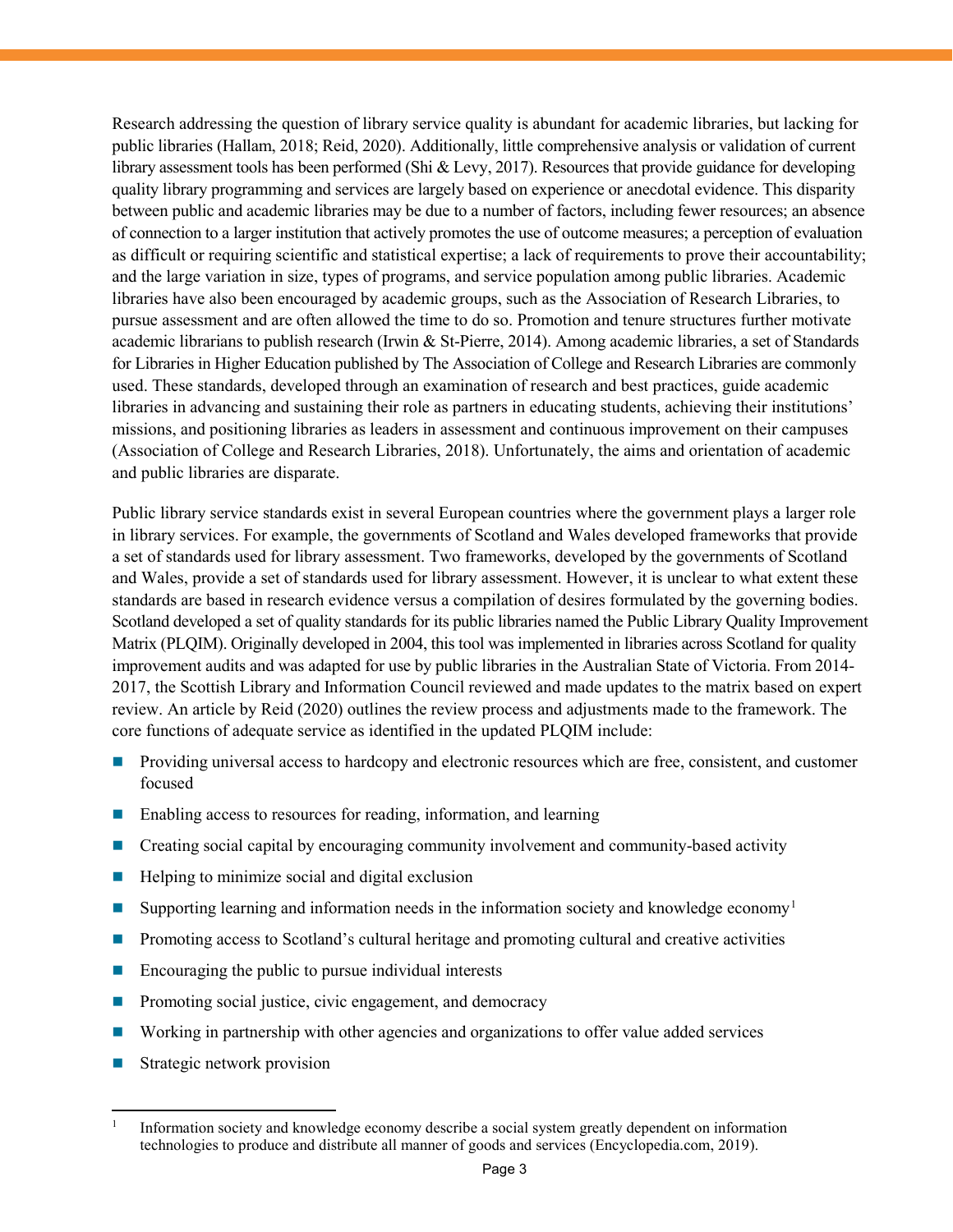Each of these areas are rated as unsatisfactory, weak, satisfactory, good, very good, or excellent and libraries are given an overall score based on these ratings (Reid, 2020).

Similarly, the government of Wales developed a framework of public library standards for 2017-2020. The Welsh Public Library Standards framework provides a mechanism to enable service providers to plan their service provision and for the public to know what they can expect from their library service. The framework includes 12 entitlements. Examples of "entitlements" include: 1) libraries in Wales will be free to join and open to all; 2) libraries in Wales will ensure friendly, knowledgeable, and qualified staff are on hand to help; and 3) libraries in Wales will provide appropriate safe, attractive, and accessible physical spaces with suitable staffed opening hours. It also provides 16 quality indicators that fall into the categories of inputs, outputs, and outcomes (Llywodraeth Cymru Welsh Government, 2017). These frameworks are not as specific and, therefore, may not be as useful as the effective practices listed in the Believe It, Build It framework for afterschool programming.

The Reference and User Services Association (RUSA), a division of the American Library Association, developed fairly specific standards, guidelines, and recommendations for reference services. RUSA refers to these as best practices or guidelines identified in the literature. While largely specific to reference services, some of them may be applicable to a broader range of programs and services (e.g., guidelines of financial literacy education, guidelines for library services to older adults, guidelines for library services to Spanish-speaking library users) (Reference and User Services Association, 2021). Further research is needed to develop evidence-based quality library service and programming standards that are widely applicable to public libraries. In lieu of these service standards, libraries may consider referring to quality program standards, as available, for relevant social service fields of interest, such as workforce development, civic engagement, and early literacy.

## **Relevant frameworks for evaluation of public library programming and services**

We identified several conceptual models or frameworks used by libraries to guide evaluation. Matthews (2018) lists several conceptual models or frameworks appropriate for library settings. While these models may help to assist in our understanding of the functions and services provided by libraries, they do not describe what makes a library service "high quality."

Some models have a matrix structure. Cronin's Evaluation Matrix, for example, proposes evaluation from three different stakeholder perspectives and from the angle of cost, effectiveness, and benefits. Griffiths's and King's Evaluation Matrix suggests five perspectives to consider (library, user, organization, industry, and society) and five different library components (entire library, functions, services/products, activities, and resources) for assessment (Matthews, 2018).

An article by Hallam (2018) describes the Evidence Based Library and Information Practice model (EBLIP), a model used "to improve the quality of decisions made, to demonstrate the value of the services and programs provided, and to secure long-term support from funders." Effective evidence-based practice, according to the EBLIP model, requires drawing on three kinds of evidence: research evidence, local evidence, and professional knowledge. Elements of the EBLIP are similar to that of a standard evaluation cycle. Process elements include articulate, assemble, assess, agree, and adapt (Hallam, 2018). The author describes what libraries need to do related to each process element, what types of questions they need to ask, and what subsequent action they need to take. However, it does not specify how libraries might do some of these things (e.g., assemble the evidence).

A simpler model, Nicholson's Evaluation Matrix, considers evaluation from the internal (library) and external (customer) perspective to determine cost-benefit and relevance of the library. This model is intended to aid library evaluators in choosing targets for measurement that will help in the understanding of the library system from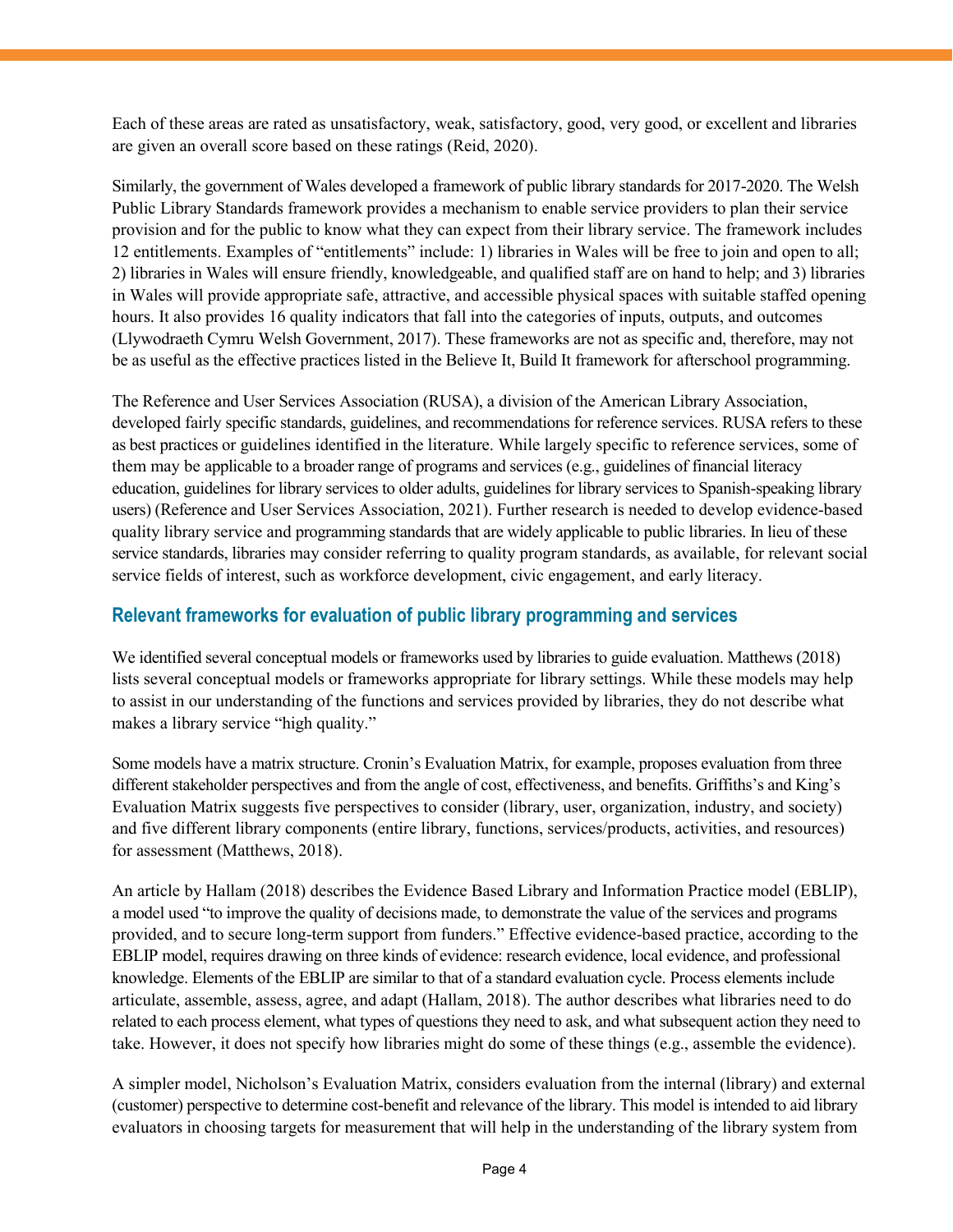a holistic view. Overall, the use of this matrix encourages the use of a variety of measurements and emphasizes the importance of including differing viewpoints in library evaluation. The four parts of the matrix include:

- the internal view of the library system (what does the library system consist of?), which compares components of the library system to some type of standard and does not involve library users
- the external view of the library system (how effective is the library system?), where the user presents a query to the library and examines the usability of the system and the aboutness<sup>[2](#page-4-0)</sup> of the results presented by the library
- $\blacksquare$  the external view of use (how useful is the library system?), where the user presents the overall usefulness of information gained through the library, either through elicitation by an evaluator or by citing/linking to library works
- $\blacksquare$  the internal view of use (how is the library system manipulated?), where the data-based behavioral artifacts of interactions between users and a system are analyzed to understand how a system is manipulated

Regardless of the framework used, it is always helpful for libraries to consider the evaluation cycle, which illustrates that evaluation should be cyclical, iterative, and ongoing.

Other useful library evaluation models include a logic model, which links outcomes or impacts with program or service activities and processes and the underlying assumptions/principles of the program. Additional models to consider, according to Matthews (2018), include Suchman's Evaluative Model, Orr's Evaluation Model, The Performance Spectrum, Conceptual Framework for Library Metrics, Portuguese Performance Evaluation Models and Practice Types, Level of Impact Model, and Irwin's and St-Pierre's Framework for Cultural Change and Evaluation (Matthews, 2018).

A couple of self-evaluation frameworks specific to public libraries may be of most use to public libraries new to evaluation, as these are resources that assist libraries to conduct evaluation internally. Libraries are increasingly seeking staff with skills and expertise in evaluation and assessment in order to conduct evaluation without needing to hire an external consultant. As mentioned previously, the Public Library Quality Improvement Matrix (PLQIM), developed in Scotland, includes seven quality indicators associated with quality library services: access to information, personal and community participation, meeting readers' needs, learners' experiences, ethos and values, organization and use of resources and space, and leaders (Reid, 2020). Additionally, a framework based on the PLQIM, developed by the State Library of Victoria, identified five key areas: offering access to information, learning, and leisure; developing individual skills, competence, and well-being; expanding social capital; showing leadership; and creating, managing, and enhancing systems and processes (State Library of Victoria, 2011). A limitation of all of these evaluation models is that the field has not developed a predictive model of service as libraries' resources, services, and population served vary greatly (Matthews, 2018).

While both frameworks (PLQIM and State of Victoria) may be helpful for the identification of important metrics, examining desired public library outcomes may be another approach to help guide libraries to develop quality programming and conduct meaningful evaluation. A study by Barchas-Lichenstein et al. (2020), aiming to categorize library programs, identified a set of intended outcomes for quality library services. The three types of outcomes identified are not necessarily mutually exclusive. Educational outcomes include learning new skills or information or changing behavior in some way, recreational outcomes include exposure to something new, and dialogic outcomes include interacting with others who are not like them or hearing a new perspective.

<span id="page-4-0"></span> <sup>2</sup> A term used in library and information sciences often synonymous with subject (documents) (Wikipedia, n.d.).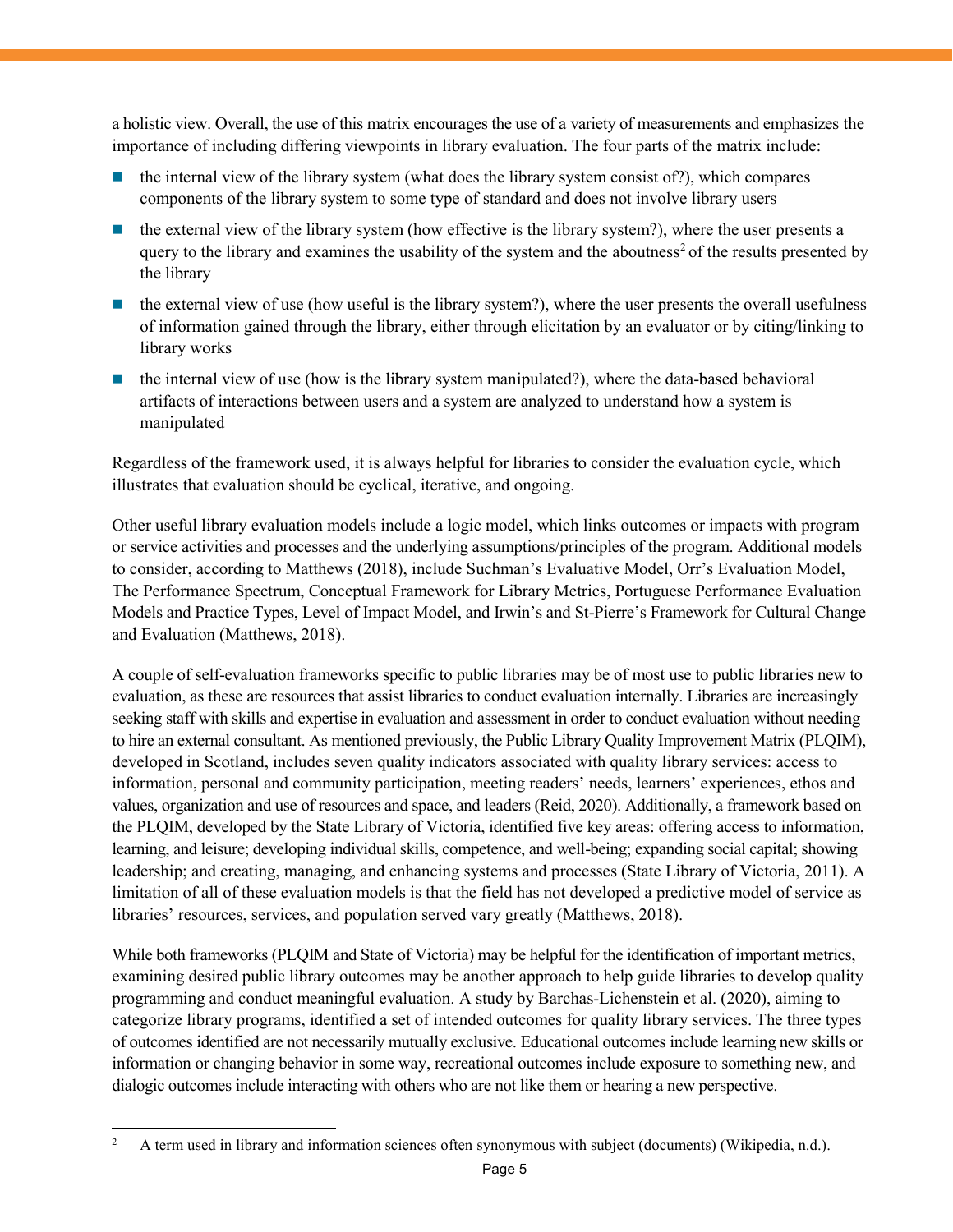In addition to identifying relevant outcomes, it is equally important to understand the key audience for a library program or service because it can help explain the relationship of library services to population data, and support monitoring of inclusion strategies. Experts agreed that the following seven intended outcomes were collectively exhaustive, although any given program might combine multiple outcomes:

(i) participants learn new knowledge; (ii) participants learn new skills; (iii) participants change their attitudes; (iv) participants change their behaviors; (v) participants gain awareness of library resources, services, or programs; (vi) participants have fun or are inspired, or participants are exposed to something new (e.g., art, food); and (vii) together, libraries and participants build stronger and healthier communities (Barchas-Lichenstein et al., 2020, p. 572).

The article describes four dimensions of libraries that can contribute to the eventual goal of measuring the library's impact: 1) library profile, with a focus on type of library; 2) program characteristics, with a focus on primary intended outcomes; 3) program audience, with a focus on audience scope (whether the program is tailored to a wide or narrow audience); and 4) program administration variables, particularly the program development model used (e.g., developed by a library itself; by/with a community partner; or by a national supporting entity, with the library managing implementation) (Barchas-Lichenstein et al., 2020).

In Denmark, the Impact Compass, described as a methodological approach or tool, was designed to show the impact a library has on users. The emphasis of this approach puts library users at the center of the conversation about the value and impact of the public library. The approach focuses on four impacts for users: emotional, intellectual, creative, and social. These four dimensions are rooted in research conducted around the impacts of various British cultural activities (Seismonaut and Roskilde Central Library, 2021).

Furthermore, Rooney-Browne (2011) shares a figure that illustrates potential social value outcomes and impacts for public libraries that can be measured using qualitative methods. "Many of these outcomes are intangible which makes identifying and measuring them a challenge because their value is often intrinsic" (p. 16). Potential outcomes listed include: community engagement; social cohesion; social, human, and intellectual capital; improved self-esteem; empowerment; improved life chances; employability; social networks; civic values; sense of place; and informed community members.

Lastly, and probably easiest to implement, is [Project Outcome,](https://www.projectoutcome.org/) an initiative launched by the Public Library Association to support assessment and evaluation work in public libraries. Project Outcome provides resources and tools to create surveys and analyze outcomes data and to help libraries set goals for outcome measurement (Public Library Association, n.d.). The downside of this resource is that it does not allow for a lot of customization and is limited to survey data collection.

A study by Hurst et al. (2016) found that the majority of library managers conduct evaluation in an ad hoc and reactive manner and identified the need and desire for a toolkit and dashboard that would standardize data collected and promote the ability to compare across institutions. Of note, the majority of participating libraries for this study were academic libraries and many of these desires may be more applicable for large library systems. Their research identified the following desires for a toolkit:

- $\blacksquare$  Key library performance indicators and supporting data formulas
- **Library data inventory**
- $\blacksquare$  Library data dictionary
- Data normalization script library (i.e., a set of rules that are applied to a database, such that the schema of the database ensures all the rules are followed)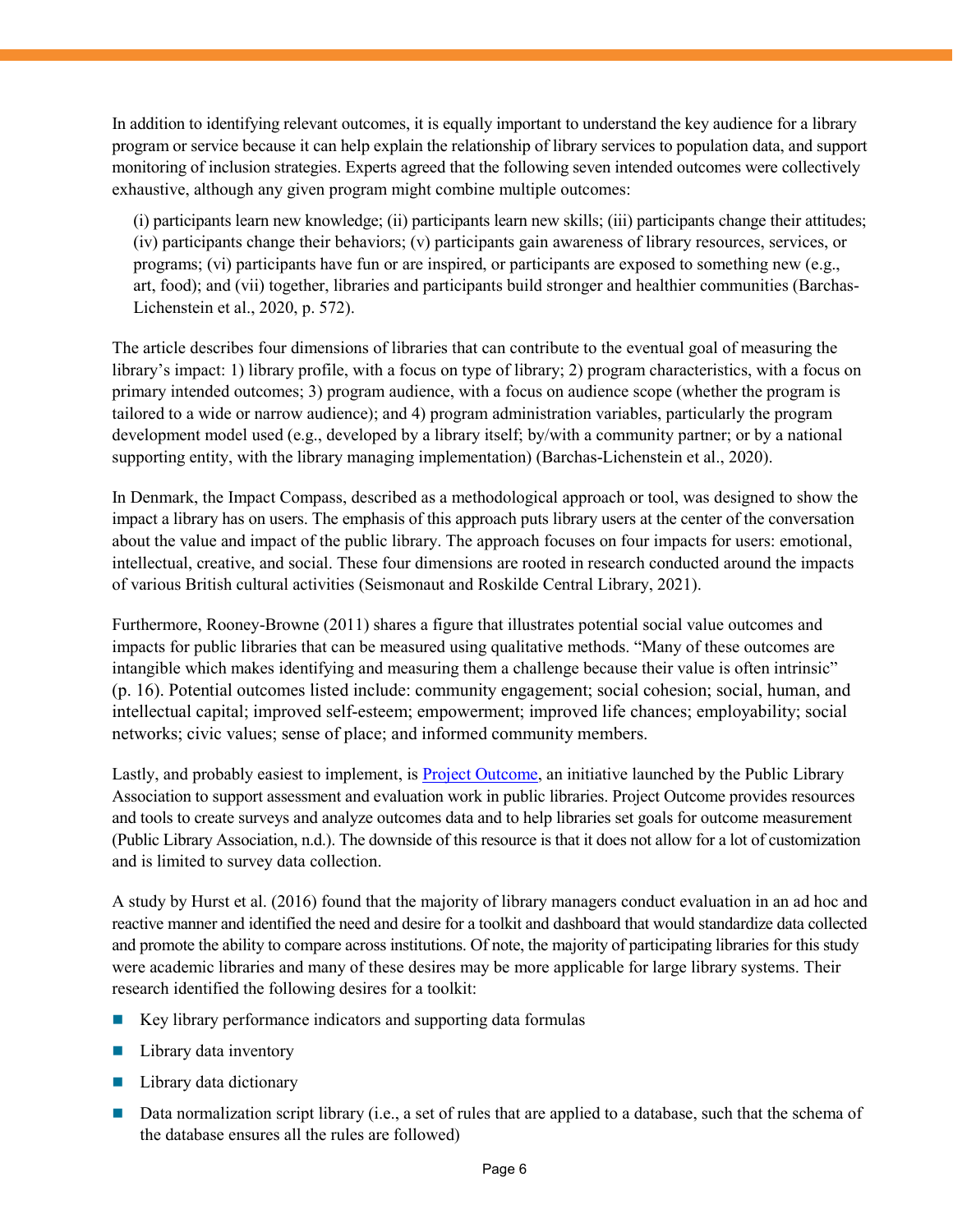- **EXECUTE:** Customizable web browser-based dashboard with data visualization modules of key library performance indicators
- Recommendations and case studies for open data warehousing (i.e., data management system) solutions
- **Establishment of a membership consortium and online community to enable the adoption and support** long-term sustainability of the toolkit and dashboard

Some of these desires may be shared by public libraries and should be considered in future toolkit development.

Before adopting an evaluation framework, libraries may need to assess their readiness. It is important for libraries that are new to evaluation to take manageable steps toward incorporating evaluation into their organizational structure (Gross et al., 2016). The article by Irwin and St-Pierre (2014) provides a continuum framework to help libraries understand where they are in terms of their readiness for evaluation from an organizational culture standpoint. This resource may be of use to library leadership when determining what steps are appropriate for their library to help build in appropriate evaluation activities and build a culture of evaluative thinking.

## **Potential data collection tools and other evaluation resources**

Before collecting any data for evaluation purposes, libraries should prioritize what they hope to learn. There are a number of perspectives to capture through evaluation activities and many different types of programs and services offered. The following section highlights some common perspectives captured and evaluation approaches and common methods used.

#### **Outcomes-based evaluation**

Funders and other stakeholders often ask libraries to demonstrate their value. They want to know, for example, does the library meet the needs of its community? What are the benefits of library use? In *Five Steps of Outcomebased Planning and Evaluation for Public Libraries*, Gross et al. (2016) suggests starting the evaluation process with the identification of desired outcomes. This concise book is a guidebook for conducting evaluation that starts with the identification of goals, whether they are at the program or organizational level. The Connected Learning Alliance provides a workbook to help libraries with the process of identifying their program outcomes or goals (Connected Learning Alliance, 2020). Although it was developed to guide the evaluation of connected learning programs for youth, it can be applied to other types of programming. Project Outcome, as mentioned previously, also has tools to help libraries set goals for outcome measurement (Public Library Association, n.d.). Lastly, an evaluation guide for public libraries, recently developed for the Urban Libraries Council, details eight steps of evaluation and includes helpful worksheets, checklists, and other resources to support evaluation in libraries (Goldman, 2021).

Project Outcome has developed standardized measures of effectiveness for users of library services. Any public library can sign up and participate. Project Outcome has surveys for seven areas: civic/community engagement, digital learning, early childhood literacy, economic development, education/lifelong learning, job skills, and summer reading. The surveys capture four outcome-related findings: if a patron 1) learned something, 2) feels confident using what they learned, 3) intends to or has changed, and 4) has increased their awareness of library resources (Public Library Association, n.d.).

Most studies exploring the social impacts or benefits of the public library in a community have relied on qualitative methods (Matthews, 2018). As mentioned previously, a literature review by Rooney-Browne (2011) identified 11 possible impacts and outcomes that contribute to social value (see page 6 for outcomes). Matthews developed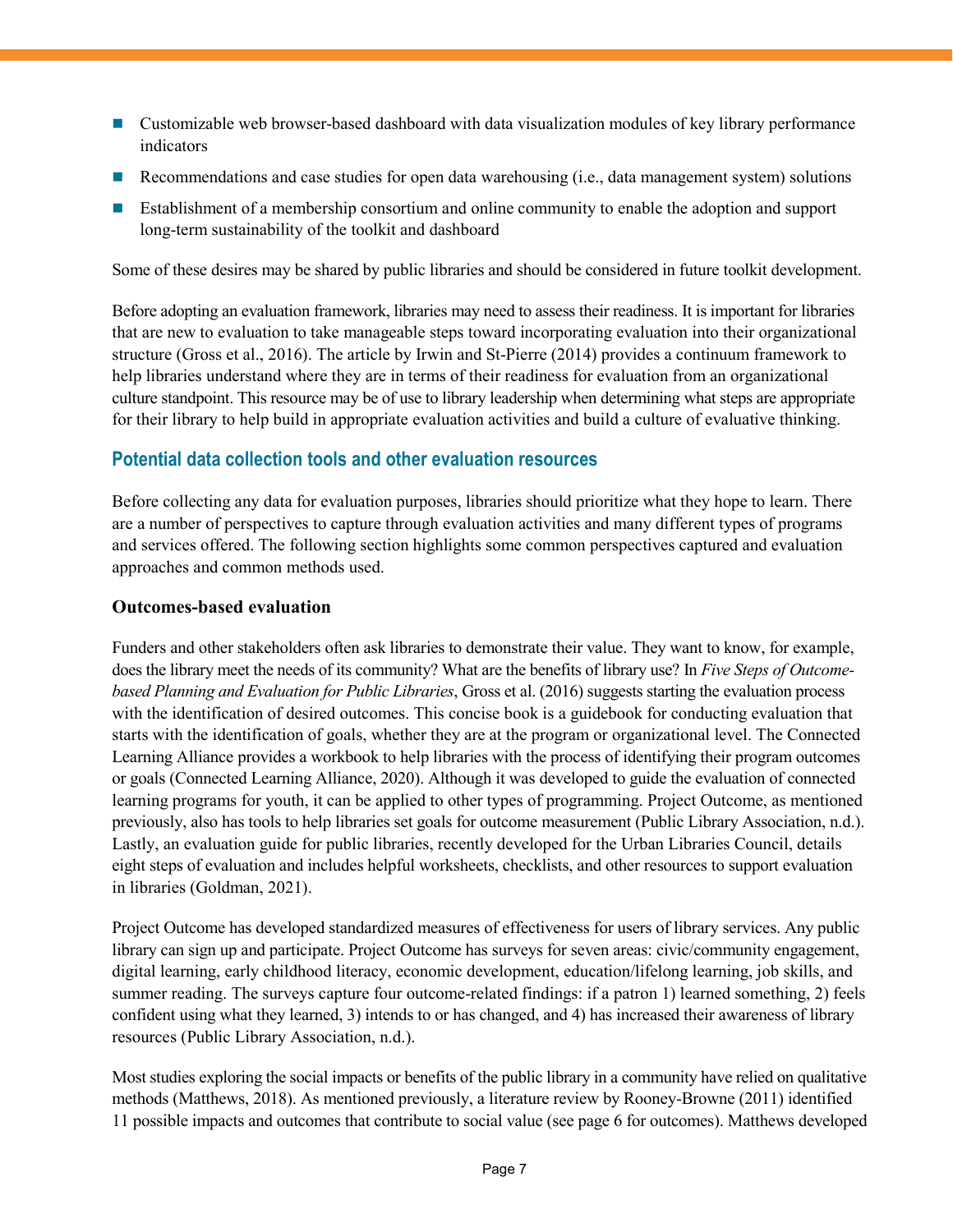a framework to help public libraries begin to identify both the direct and indirect (social) benefits that arise from the use of the library (Matthews, 2018, p. 409).

IBEC (Information Behavior in Everyday Contexts) also has a publicly available toolkit that walks libraries though outcomes-based evaluation in a step-by-step process providing several data collection tool examples from libraries who participated in the toolkit development (University of Washington, n.d.).

While many public libraries endeavor to measure their social impact, several common challenges are noted by Matthews (2018, p. 409).

- Library initiatives are often not sustained, and "best practices" are not shared
- Increased funding seldom appears for broader definition of the role of the library
- The same activity in different libraries will differ in terms of the number of people served or impacted
- Tools to demonstrate value are difficult to find and use although this is changing with the Public Library Association's Project Outcome
- $\blacksquare$  Most people find it difficult to estimate the impact of the library on their lives
- It is difficult to draw a causal relationship between the availability of a service and a social impact
- It is difficult to extrapolate the results from several local studies into a broader picture
- It is difficult to arrive at an operational definition of a social impact and an appropriate method for gathering useful data so that the method could be replicated across several studies
- Qualitative data can be difficult and expensive to gather, and the results are often viewed with suspicion

#### **Evaluation of customer service/satisfaction**

Service quality is considered antecedent to customer satisfaction. The higher the quality of service, the higher customer satisfaction, according to this theory. Therefore, many libraries focus on assessing customer satisfaction. In fact, it is the most popular and frequently used method of assessment (Matthews, 2018). Satisfaction surveys often ask patrons to compare the quality and utility of library services they experienced with their expectations. To determine satisfaction, libraries often use qualitative data methods as well, such as focus groups, mystery shoppers, and complaints.

Most commonly, libraries will develop their own surveys. A number of library user surveys for adaptation are available via the Internet. Libraries might consider using a single survey question, such as the Net Promoter Score, to measure customer satisfaction (On a scale of 0 to 10, how likely are you to recommend [this organization's product or service] to a friend or colleague?). Priority setting surveys are another way to understand what is most important to patrons. A priority and performance evaluation (PAPE) survey asks the patron to identify priority services and to indicate how well the library is currently doing in each area using a Likert scale.

There are also standardized surveys developed by market researchers and originating from the retail industry that have been adapted for libraries. SERVQUAL compares the expectations of customers and performance using five attributes: tangibles, reliability, responsiveness, assurance, and empathy. LibQUAL+ is an adaptation of SERVQUAL that includes 22 survey questions providing information about the effect of service, information control, and library as place. LibQUAL+ is currently the most popular and widely used assessment tool in academic libraries in the U.S. However, this tool has limitations and would benefit from refinement, clarify of constructs, and redefining scales (Shi & Levy, 2017).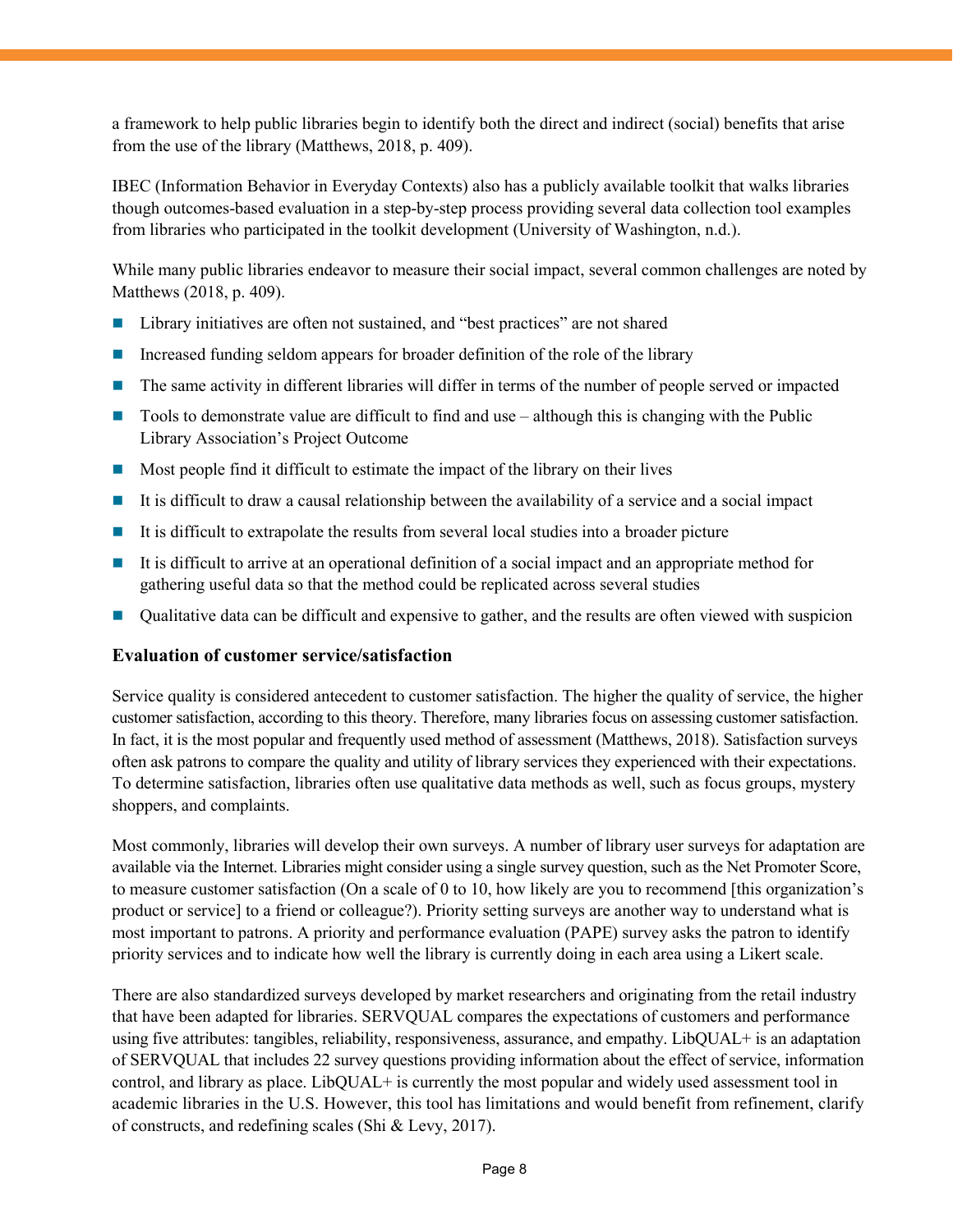LibSat, an alternative to LibQUAL+, is a continuous, web-based survey that is available 24/7 for library patrons to record their views about the quality of service they receive. LibSat is typically used by public libraries, while LibQUAL+ is more common among academic libraries.

Some libraries use Community Service Excellence (CSE), a generic framework developed by the UK government, to "encourage, enable, and reward organizations that are delivering services based on a genuine understanding of the needs and preferences of their customers and communities" (Atkinson & Walton, 2017, p. 1). This framework focuses on the customer service aspect of an organization and examines areas, in depth, that research has indicated as priority areas for customers (Atkinson & Walton, 2017). These standardized tools may be more sophisticated than many public libraries need, particularly smaller libraries, and may lack the customization desired.

#### **Evaluation of summer reading programs**

Matthews (2018, p. 271) identifies best practices for summer reading programs based on prior research and evaluation. Summer reading programs (SRPs) are very common among public libraries. They are most commonly evaluated using quantitative methods; however, qualitative methods can also be used. Qualitative methods used include journaling (students track reading) or open-ended survey questions that examine perceptions of why they read, the benefits of reading, and their perceptions about their skill level (Matthews, 2018). Common quantitative methods include the collection of input measures, output measures, surveys, and pre- and posttests. Statistical analyses have also been conducted to identify correlation between certain demographics and reading ability, and meta-analysis studies have aggregated information about summer reading programs and the impact on learning. While school-based, home-based, and other out-of-school-time reading programs have empirical evidence indicating that they prevent summer learning loss and improve reading achievement, there is lack of evidence for the effectiveness of public library summer reading programs (Matthews, 2018). Participating in PLA's Project Outcome may help libraries identify and track outcomes for their summer reading program (Public Library Association, n.d.).

#### **Evaluation of teen services**

The Young Adult Library Services Association (YALSA) developed a tool for evaluating a library's overall level of success in providing services to teens, age 12-18. The areas for evaluation are derived primarily from a set of competencies developed for library staff around teen programming, *YALSA's Teen Services Competencies for Library Staff*. The evaluation tool lists essential elements by different areas (e.g., leadership and professionalism, knowledge of materials) and descriptions associated with each possible rating (distinguished, proficient, basic, below basic) (YALSA, 2011). This tool could be used as a self-assessment tool or could be used by an external evaluator to evaluate a library's teen services. In addition to this specific tool, YALSA has an evaluation book, *Evaluating Teen Services and Programs: A YALSA Guide*, which may be a helpful resource (Flowers, 2012).

### **Evaluation of user experience (UX)**

User experience is defined as the feelings that result from the use of a product or service or when interacting with others in a physical space. Qualitative methods used to evaluate user experience include observation, interviews, focus groups, journey mapping, and secret shopper. Common quantitative methods include usability testing, floor counts, user surveys, and ethnographic methods (e.g., data from diaries, photos, patron feedback) (Matthews, 2018).

Other less common types of evaluation include evaluation of physical space and the use of social media. Studies indicate library spaces should be adaptive, engaging, transparent, productive, responsive, sustainable, and innovative. These are constructs that libraries might consider measuring when evaluating the physical space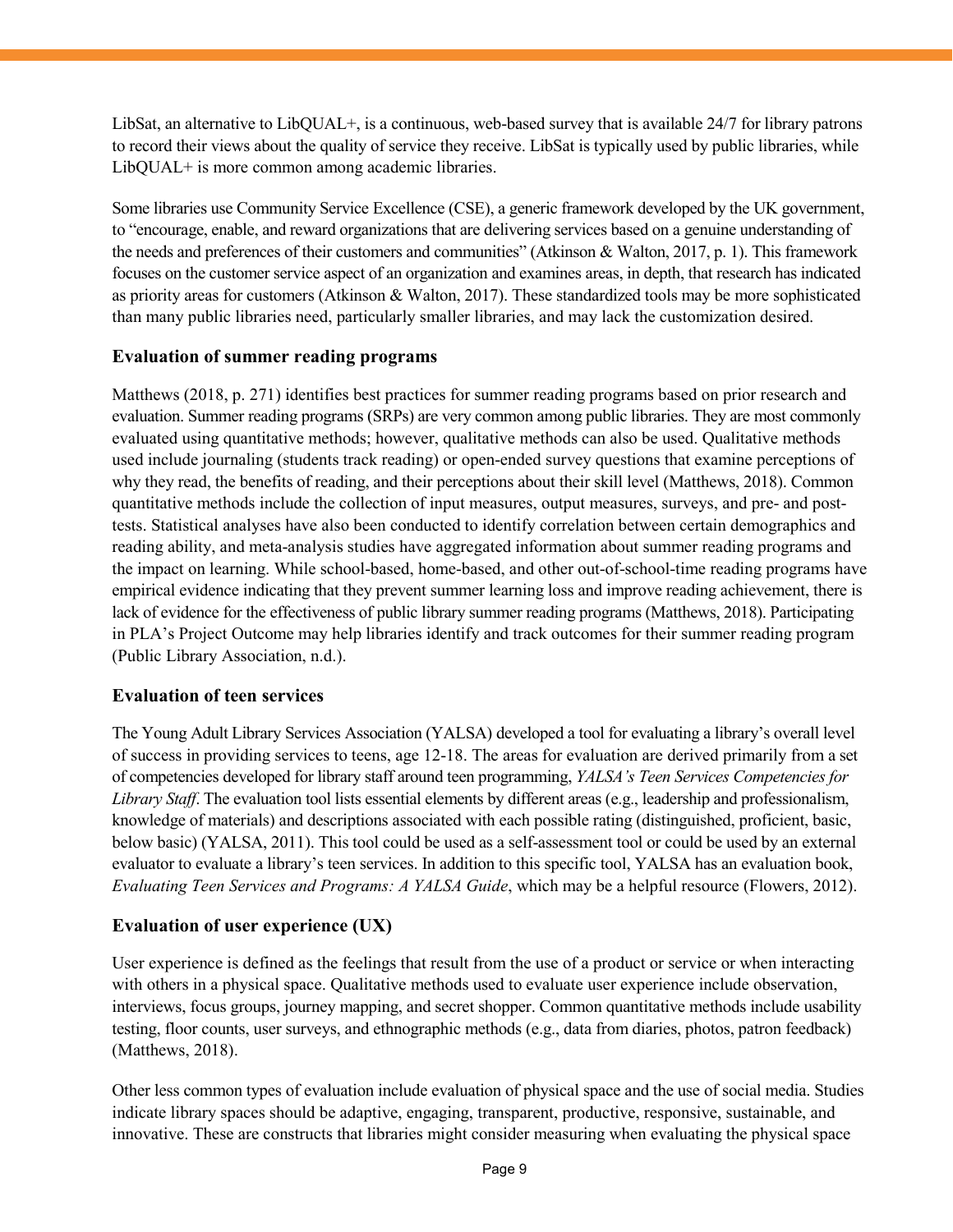of a library whether for the planning of a new facility or renovating an existing space. Common qualitative methods for the evaluation of social media include focus groups, analysis of comments, variety of content posted, and "voice" of the posts. Quantitative methods might include counts/numbers (e.g., number of likes/comments, number of click-throughs on links, number of real-time conversations) and user surveys (Matthews, 2018).

There are several other service-specific evaluations that public libraries may consider for internal assessments of library systems. Some of these include evaluation of: information literacy, library operations, interlibrary loan, automated systems, and library users and nonusers. Determining where to focus resources can be illuminated through the identification of community needs, organizational goals, and desired outcomes.

#### **State and national surveys and data**

Resources are available that can help libraries understand where they stand in comparison to other libraries and that help answer questions about community needs and trends. The Library Research Service lists several state and national surveys that capture a wide range of data from public libraries (Library Research Service, n.d. a). Participation in many of these surveys is voluntary. [Edge Benchmarks,](https://www.libraryedge.org/) for example, provide a snapshot of the library's current public technology services along with steps to make improvements to better meet the needs of community members. Additionally, th[e Impact Survey](https://www.ala.org/pla/data/impactsurvey) is an online survey tool available to all public libraries. It is designed for public libraries that want to better understand their communities and how people use their technology resources and services. Library Research Service also has a [Community Analysis Scan](https://www.lrs.org/public/ca_form.php)  [Form](https://www.lrs.org/public/ca_form.php) that public libraries can complete to examine local demographic data about the population they serve (Library Research Service, n.d.-b). [Minnesota Compass](https://www.mncompass.org/) is a local source libraries can utilize to answer demographic queries about their service population. Libraries can examine data from the most recent census for specific geographies, including cities and towns, census tracts, and zip codes. The [Build Your Own Profile](https://www.mncompass.org/profiles/custom) tool allows individuals to draw their own geographic area of interest. These tools can be used to identify community trends, needs, and gaps. This information is particularly helpful for libraries looking to demonstrate their contribution to community impacts.

#### **Toolkit needs**

Hurst et al. (2016) investigated the need and high-level requirements for a toolkit to enable library administrators to utilize commonly shared performance indicators and formulas to create their own dashboards. They identified the following common evaluation questions:

#### Usage/Impact

- Who is not using the library  $-$  is there a pattern in time or across demographics?
- Conversely, who is using the library, and what are the usage patterns?
- How effective are our promotional activities?
- Are the right demographic groups using the right resources?
- How does library usage benefit clients?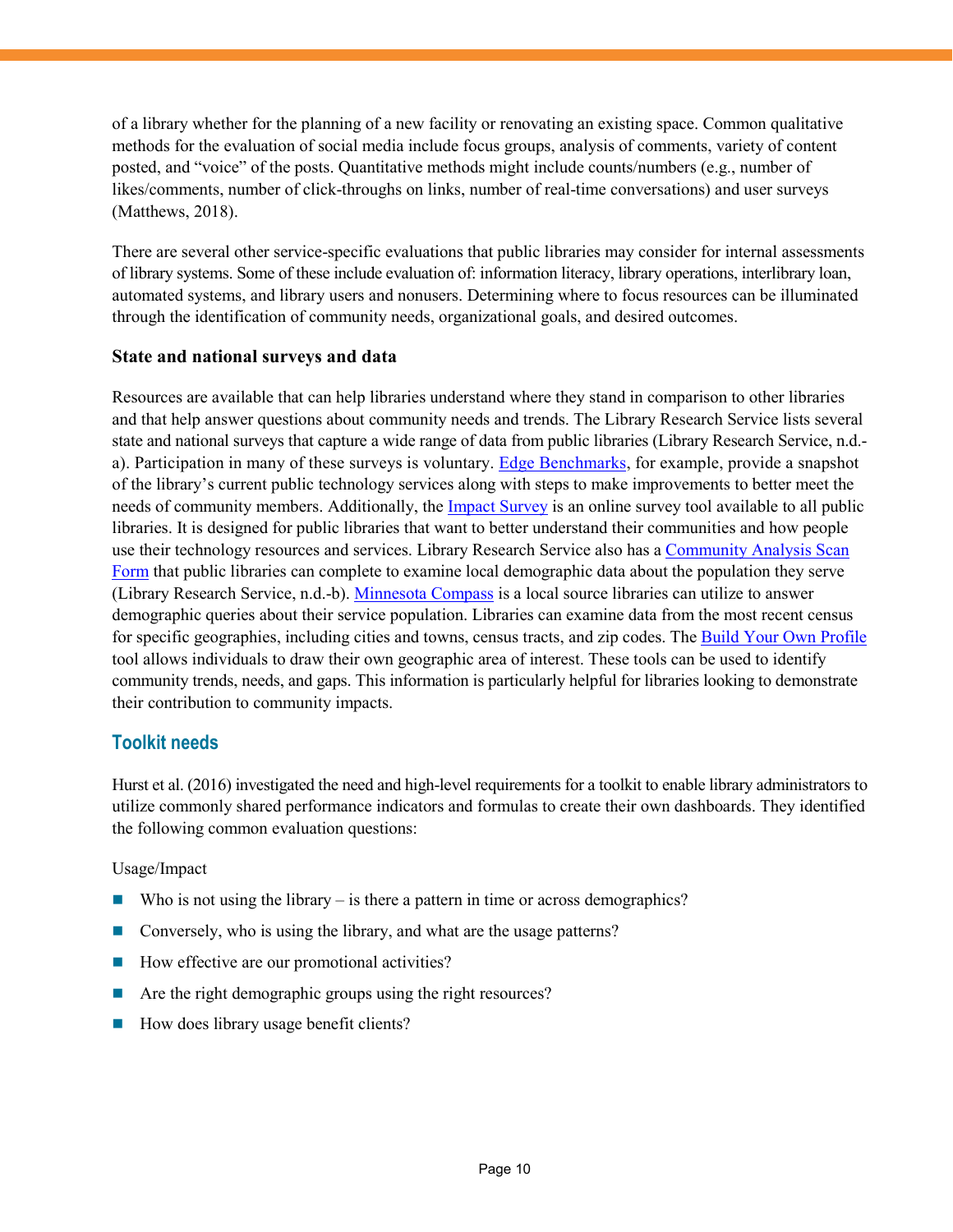#### Collections

- Are we buying the right resources?
- Are the items we are buying being used?
- What is the overall cost per use of electronic versus print materials?
- How many reproduction requests are we getting?
- Are we getting ILL requests for items we already own? Is it because items are not being found via our systems, or because they are not available? If they are not available, are there ways we can make items more quickly available?
- Does it makes sense to lease or borrow, versus purchase?
- How does time-sensitivity of fulfillment of requested item factor into the equation?

Work rate and project management

- $\blacksquare$  How quickly is our backlog growing?
- How long did a specific project take and what was the breakdown of resources: costs for hardware, software, staff resources?
- What is work volume by time of day, day of the week, and time of semester across multiple work areas/functions (e.g., circulation, technical services, reference desk, research consultations, and instructional sessions)?
- What is the staff time and cost per project?

#### Physical space

- $\blacksquare$  How is our physical space being used, by whom and when?
- How many people are in our reading room(s) on average?
- How frequently are our on-site print collections being used?
- Does frequency of use justify in-library location, or should certain print items be stored off-site?

#### Financial

- How are we spending our budget? What is the allocation, for example, between application developers and purchased discovery services?
- Guidance for libraries about how to collect this information may be valuable to include in a future toolkit.

#### **Conclusion**

There is a need for more research to understand what makes a public library service "high quality." Despite a lack of evidence-based frameworks to guide public libraries in program and service development, several evaluation frameworks and resources exist that can support libraries to conduct evaluation of their services and build their internal evaluation capacity. For many, the first step may be to assess their organizational culture and readiness to embark on evaluation activities. The evaluation frameworks or models, data collection resources, and evaluation guides/toolkits described in this review may serve as a starting point for libraries new to evaluation or assist libraries interested in building out more comprehensive, robust evaluations. Interviews with public libraries across Minnesota will further help us to understand which of these available resources are most relevant and helpful and what is still missing to support evaluation efforts.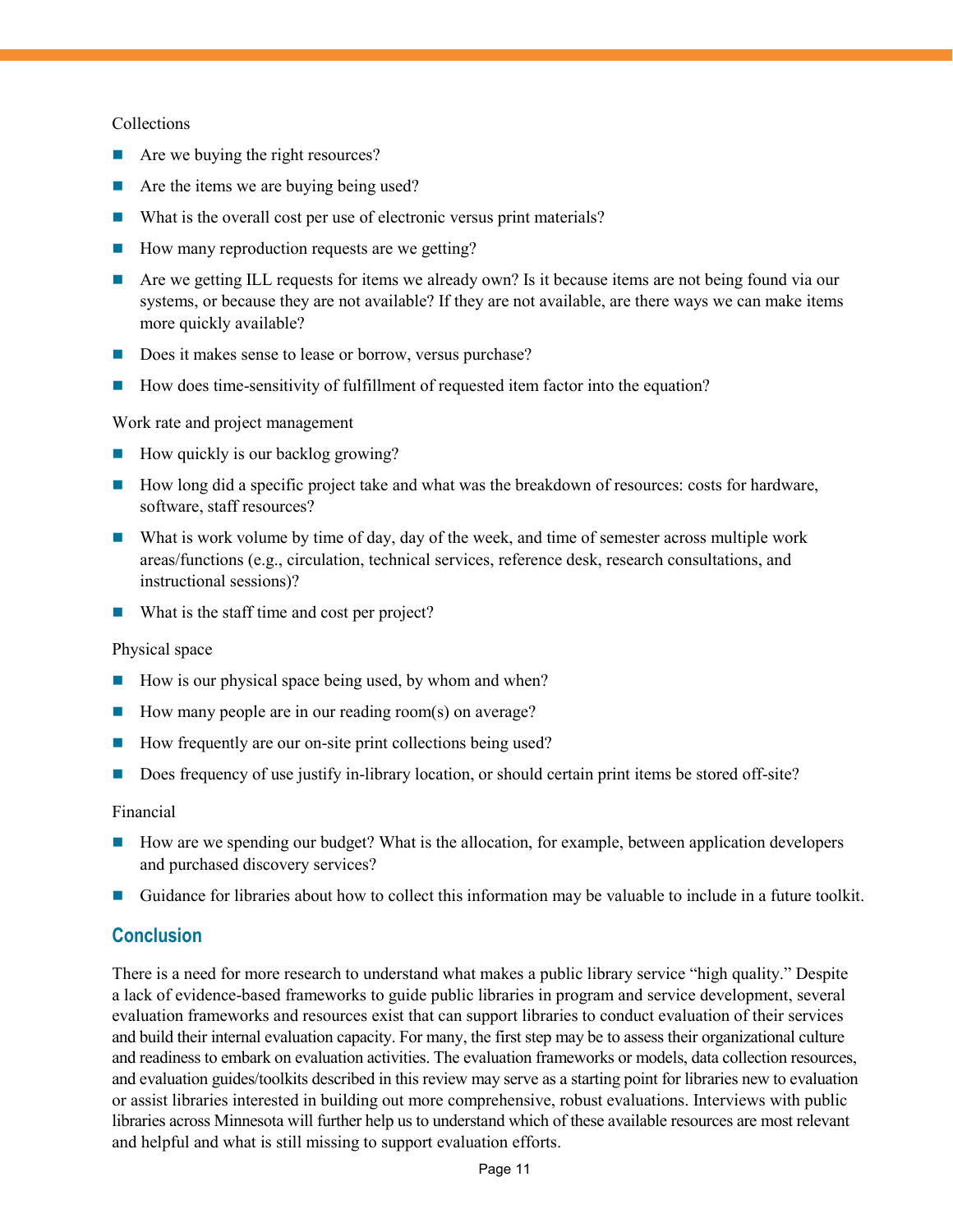#### **Sources**

- Association of College and Research Libraries. (2018, February). *Standards for libraries in higher education.*  <https://www.ala.org/acrl/standards/standardslibraries>
- Atkinson, J., & Walton, G. (2017). Establishing quality in university libraries: Role of external frameworks. *New Review of Academic Librarianship*, *23*(1), 1–5.<https://doi.org/10.1080/13614533.2016.1271238>
- Barchas-Lichtenstein, J., Norlander, R. J., Fraser, J., Fournier, M. D., Voiklis, J., Nock, K., & Danter, E. (2020). Categorizing library public programs. *Library Quarterly*, *90*(4), 563–579. <https://doi.org/10.1086/710259>
- Butler, S., & Diaz, C. (2016, September 14). *Third places as community builders.* <https://www.brookings.edu/blog/up-front/2016/09/14/third-places-as-community-builders/>
- Cabello, M., & Butler, S. (2017, March 30). *How public libraries help build healthy communities.* Brookings Institute. [https://www.brookings.edu/blog/up-front/2017/03/30/how-public-libraries-help-build](https://www.brookings.edu/blog/up-front/2017/03/30/how-public-libraries-help-build-healthy-communities/)[healthy-communities/](https://www.brookings.edu/blog/up-front/2017/03/30/how-public-libraries-help-build-healthy-communities/)
- Connected Learning Alliance. (2020). *Evaluating library programming: A practical guide to collecting and analyzing data to improve or evaluate connected learning programs for youth in libraries.*  [https://clalliance.org/publications/evaluating-library-programming-a-practical-guide-to-collecting](https://clalliance.org/publications/evaluating-library-programming-a-practical-guide-to-collecting-and-analyzing-data-to-improve-or-evaluate-connected-learning-programs-for-youth-in-libraries/)[and-analyzing-data-to-improve-or-evaluate-connected-learning-programs-for-youth-in-libraries/](https://clalliance.org/publications/evaluating-library-programming-a-practical-guide-to-collecting-and-analyzing-data-to-improve-or-evaluate-connected-learning-programs-for-youth-in-libraries/)
- Flowers, S. (2012). *Evaluating teen services and programs.* Young Adult Library Services Association.
- Goldman, K. H. (2021). *Evaluation guide for public libraries.* Urban Libraries Council. <https://www.urbanlibraries.org/files/KHG-Evaluation-Guide.pdf>
- Gross, M., Mediavilla, C., & Walter, V. A. (2016). *Five steps of outcome-based planning and evaluation for public libraries*. American Library Association.
- Guilford College. (n.d.). Hege Library and Learning Technologies[. https://library.guilford.edu/assess/overview](https://library.guilford.edu/assess/overview)
- Hallam, G. (2018). Being Evidence Based Makes Sense!: An Introduction to Evidence Based Library and Information Practice (EBLIP). *Bibliothek Forschung Und Praxis*, *42*(3), 453–462. <https://doi.org/10.1515/bfp-2018-0067>
- Hurst, M., Madsen, C., Wilson, F., Smith, M., & Garrity, W. F. (2016). All your data displayed in one place: Preliminary research and planning for a library assessment dashboard and toolkit. *Library Assessment Conference.* [http://old.libraryassessment.org/bm~doc/91-wilson-2016.pdf](http://old.libraryassessment.org/bm%7Edoc/91-wilson-2016.pdf)
- Irwin, B., & St-Pierre, P. G. (2014). Creating a culture of meaningful evaluation in public libraries: Moving beyond quantitative metrics. *SAGE Open*, *4*(4).<https://doi.org/10.1177/2158244014561214>
- Klinenberg, E. (2018a). *Palaces for the people: How social infrastructure can help fight inequality, polarization, and the decline of civic life.* Broadway Books.